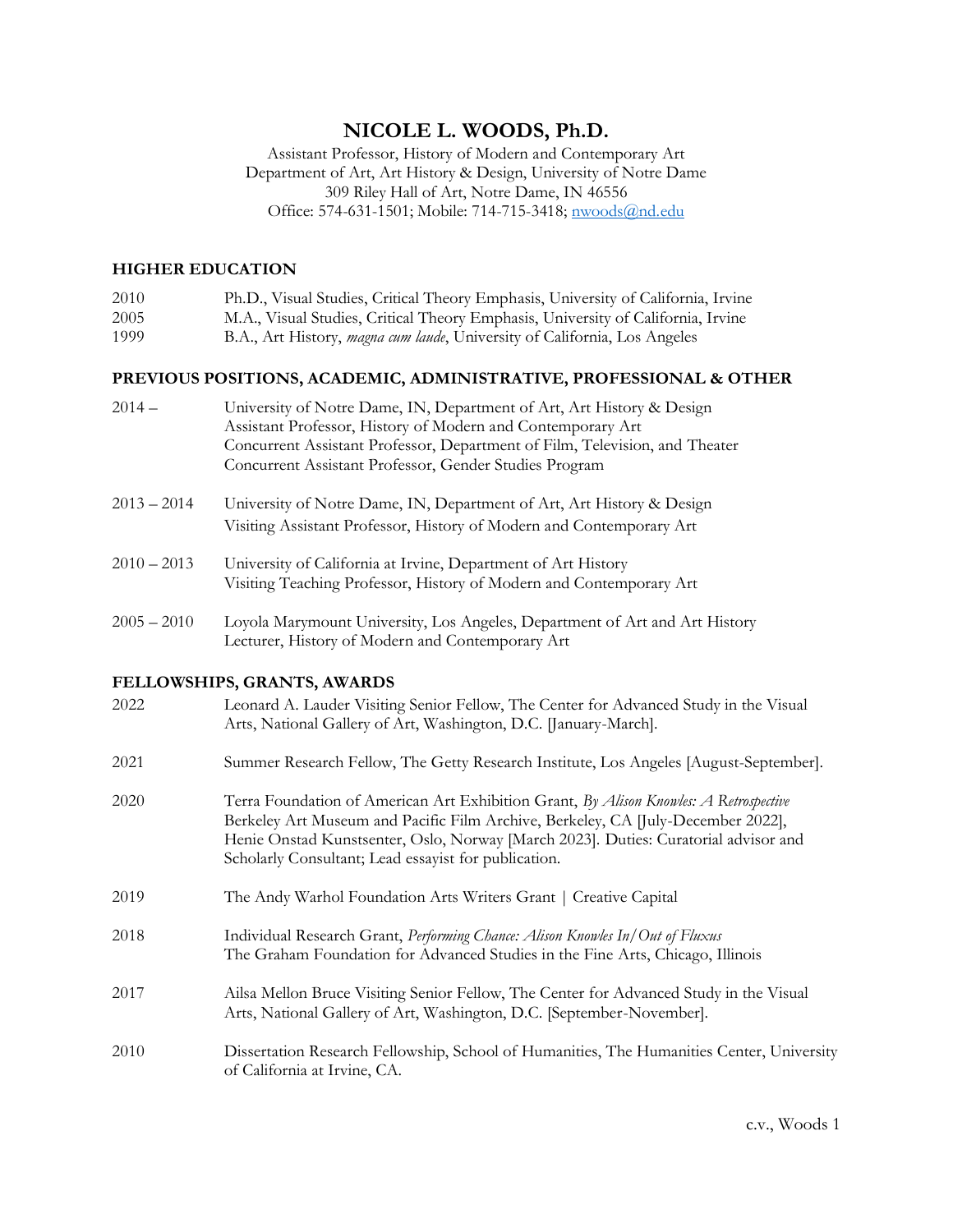| 2008          | Summer Research Fellowship, The Humanities Center, Critical Theory Institute, University<br>of California at Irvine, CA.                      |
|---------------|-----------------------------------------------------------------------------------------------------------------------------------------------|
| 2005          | John C. Kennday Award for Outstanding New Scholarship in Contemporary Art, Office of<br>Graduate Studies, University of California at Irvine. |
| $2005 - 2008$ | University Teaching Fellowship, Humanities Core Program, University of California at<br>Irvine, CA.                                           |
| 2004          | Renée Riese Herbert Award for Distinction in Writing in Women's Studies, Program<br>in Women's Studies, University of California at Irvine.   |
| $2002 - 2005$ | Teaching Fellowship, Department of Art History and the PhD Program in Visual Studies,<br>University of California at Irvine, CA.              |

# **BOOKS AND MONOGRAPHS**

*Performing Chance: The Art of Alison Knowles In/Out of Fluxus.* The University of Chicago Press (forthcoming, spring 2023)

## **PUBLICATIONS (Books, Refereed Articles, Catalogue Essays, Book Chapters, Art Criticism)**

- 2021 "Object Permanence and Dispossession: Terry James Conrad's Eco-Constructivism." *Terry James Conrad: Object Permanence* (New York: The Opalka Gallery at Russell Sage College), 5-8.
- 2017 "Lunatic of the Sacred: The Life and Work of Charlotte Moorman," *Art Journal* 76, nos. 3-4 (Fall 2017): 129-133.
- 2017 "Provisional Objects." *The Taste of Art: Food as Counterculture in Contemporary Practices*, Silvia Bottinelli and Margherita d'Ayala Valva, eds. (Fayetteville, AR: University of Arkansas Press, 2017), 263-278.
- 2015 "Pop Gun Art: Niki de Saint Phalle and the Operatic Multiple." *Art Expanded: 1958-78 (Living Collections Catalogue, Volume II)*, eds., Eric Crosby and Liz Glass (Walker Art Center, Minneapolis). <https://walkerart.org/collections/publications/art-expanded/pop-gun/>
- 2015 "Isa Genzken: Retrospective" at The Museum of Contemporary Art, Chicago, *caa.reviews*, January 2, 2015.
- 2014 "Taste Economies: Alison Knowles, Gordon Matta-Clark and the Intersection of Food, Time and Performance." *Performance Research: A Journal of Performing Arts* 19, no. 3 (Fall 2014): 157- 161.
- 2012 "Object/Poems: Alison Knowles's Feminist Architec(x)ture." *X-TRA: Contemporary Art Quarterly,* 15, no. 1 (Fall 2012): 6-25.
- 2010 "Surface Pressure: Art, Identity, and the Strategy of Misrecognition." *Embracing Ambiguity: Faces of the Future*. Exh. Cat. (Hong Kong: Permanent Printing Limited, 2010): 11-17.

## **OTHER PUBLICATIONS (Under Review, In Progress, Forthcoming)**

- 2022 Lead essayist (9,000 words) for *Alison Knowles: A Retrospective*, exhibition catalogue, Berkeley Art Museum and Pacific Film Archive, DAP [forthcoming, July 2022].
- [in progress] *Acid Visions: Abstract-Figurative Painting and the Afro-Futurism of Bob Thompson* (book)
- [in progress] *Taste Cultures: Rethinking Food as Social Art Practice in the 1970s* (book)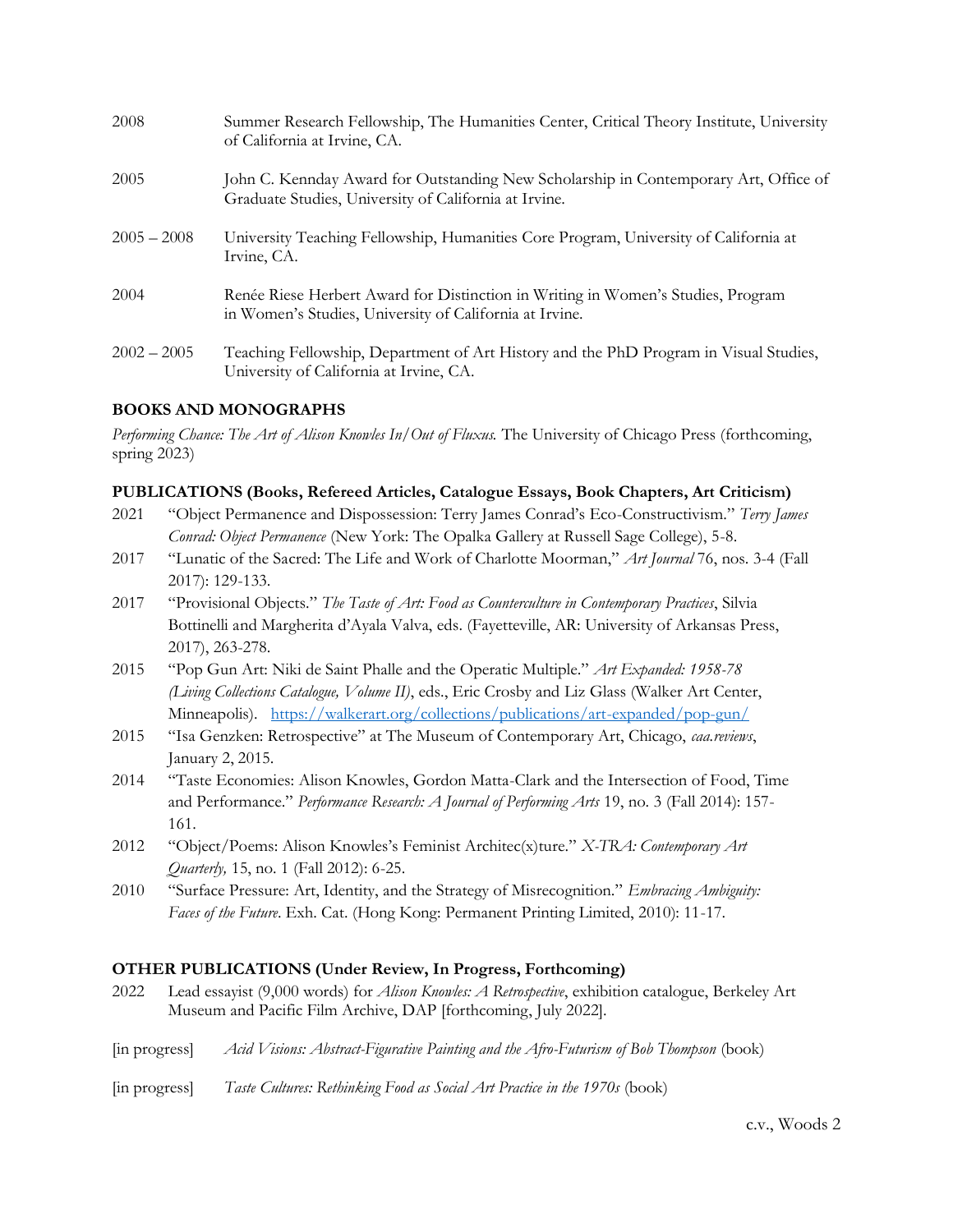[under review] "Intimacy in the Archive: The Case of Dick and Alison," *Archives of American Art Journal.* 

[in progress] "Between Empathy and Representation: Mary Kelly's *Vox Manet* (2006)," *American Art.*

## **SELECTED SCHOLARLY ACTIVITIES**

#### **Invited Lectures**

- 2022 "A History of Happenings," lecture related to the exhibition, *Bob Thompson: This House is Mine* at The Smart Museum of Art, The University of Chicago, May.
- 2022 "On Bearing Witness: Bob Thompson's Immanent Color." The University of Chicago Divinity School, Undergraduate Studies Annual Scholar's Lecture. April.
- 2022 "On Bob Thompson's Arcadian Landscapes," The Center for Advanced Study in the Visual Arts, National Gallery of Art, Washington, D.C., February.
- 2021 "Participatory Ecologies and *The House of Dust*: Alison Knowles's Expanded Publics." Muskegon College, Michigan, March.
- 2020 "Participatory Ecologies and *The House of Dust*: Alison Knowles's Expanded Publics." Robert Lehman Foundation's Edwin L. Weisl Lectureship in the Arts, Department of Art & Art History, Carleton College, Northfield, Minnesota, October.
- 2019 "Participatory Ecologies and *The House of Dust*: Alison Knowles's Expanded Publics." University of Iowa, School of Art and Art History, Iowa City, September.
- 2019 "Fluxus and Expanded Publics." Department of Art and Art History, Lawrence University, Appleton, Wisconsin, February. (And a class lecture on contemporary Islamic women artists.)
- 2018 "Ritual In Situ: Art, Food, Performance." Aspen Art Museum, Aspen, Colorado, July.
- 2018 "Performing Chance: Alison Knowles In/Out of Fluxus." Smithsonian Museum of American Art and the Archives of American Art, Washington, D.C., April.
- 2018 "Participatory Ecologies and the House of Dust: Land Art, Conceptualism, Counterpublics." The House of Dust Symposium, California Institute of the Arts, REDCAT, and the MAK Center for Art and Architecture, Los Angeles, March.
- 2017 "Performing Chance: Alison Knowles In/Out of Fluxus." The Center for Advanced Study in the Visual Arts (CASVA), National Gallery of Art, Washington, D.C., September.
- 2016 "Media Materialities: Digital Art in the 1970s." The James Gallery at The Graduate Center, City University of New York, NY, September.
- 2014 "Fluxus (Intra)Media: Women, Art, Performance." Ball State University, Muncie, Indiana, March.
- 2013 "Routine Provisions: The Edible Art Forms of Alison Knowles and Fluxus." *Visual Thinkers Lecture Series*, Chapman University, Orange, CA, Department of Art, October.
- 2012 "Object/Poems: Alison Knowles's Feminist Architec(x)ture." Washington University, St. Louis Department of Art History, March.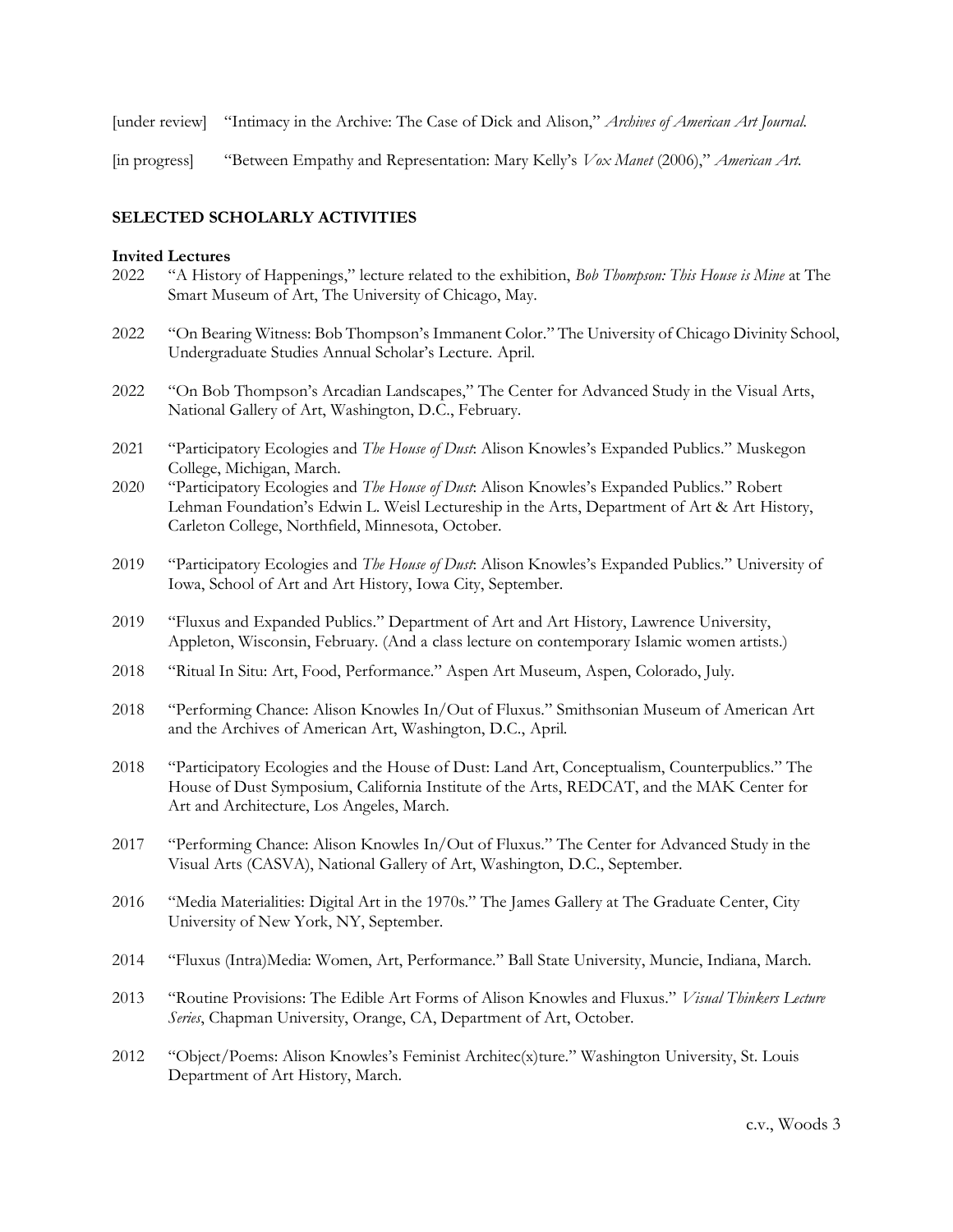#### **Conferences**

- 2020 "Participatory Ecologies and the House of Dust: Alison Knowles's Publics." Co-Chair and Presenter, "Beyond the Frame: Women, Technology, and Intermedia Visual Arts" panel, College Art Association Annual Conference, Chicago, February.
- 2019 "The Materiality of Paper: Texture, Form, Virus." Presenter, CRISPR FLUXUS panel, Society for Literature, Science and the Arts Annual Conference, University of California, Irvine, November.
- 2018 "American Art." Chair, Midwest Art History Society Annual Conference, The Indianapolis Museum of Art Newfields, Indianapolis, April.
- 2018 "Regionalism in the Global Era." Co-Chair, College Art Association Annual Conference, Los Angeles, February.
- 2017 "A Mother's Voice: Narratives of Racial Terror and Redemption in Mary Kelly's *Vox Manet*." Presenter, International Conference on Law, Culture & the Humanities, Stanford University, March.
- 2016 "Bookish: The Global World of Artists' Books in Chicago." Co-Chair and Presenter, Midwest Art History Society Conference, De Paul University, Chicago, April.
- 2015 "Provisional Objects: 'Canned Chance' and the Post-Duchampian Readymade." Presenter, Contemporary Panel, Midwest Art History Society Conference, Minneapolis, Minnesota, March.
- 2013 "Taste Economies: Food, Performance, and the Politics of Consumption in Event-Based Art." Presenter, Performance Studies International: Now/Then, Performance & Temporality Annual Conference, Stanford University, June.
- 2004 "Visible 'Race' in the Space of the Everyday: Roy DeCarava's Harlem Photographs." Presenter, The Black Body: Imagining, Writing, (Re)Reading Conference, Center for Black Diaspora Studies, DePaul University, Chicago, April.
- 2004 "The Ethnographic Spectacle and Colonial Re-Performance: Coco Fusco and Guillermo Gomez-Peña's Two Amerindians Tour." Presenter, Performative Art History Conference, University of California at Santa Barbara, March.
- 2004 "Toward a Violent Aesthetics: The Bodies of Yoko Ono and Ana Mendieta." Presenter, The Ends of Violence: Detonations of Vision, University of California at Irvine, March.

## **Scholarly Symposia, Workshops**

- 2016 "Art in the Age of Atomic Anxiety: Alison Knowles's The Big Book (1966-69)." Invited Seminar Presenter, American Art and Visual Culture Seminar, The Newberry Library, Chicago, December.
- 2016 "Art by Translation." Invited Participant in a Scholar's Seminar, Barnard Center for Translation Studies, Barnard College, New York, NY, October.
- 2016 "William Blake and the Age of Aquarius," Invited Participant, Scholars Workshop, The Mary & Leigh Block Museum, Northwestern University, Evanston, Illinois, April.

#### **Curatorial/Editorial**

Curatorial-Scholarly Consultant, *Alison Knowles: A Retrospective* [Berkeley Art Museum and Pacific Film Archive, traveling to U.S. and European museums; [July 2022-December 2024].

Peer-Reviewer: *The Art Bulletin* (2021); *Getty Research Journal* (2018-); *American Art* (2019-); *Journal of Curatorial Studies* (2018); *Discourse: Journal for Theoretical Studies in Media and Culture* (2017).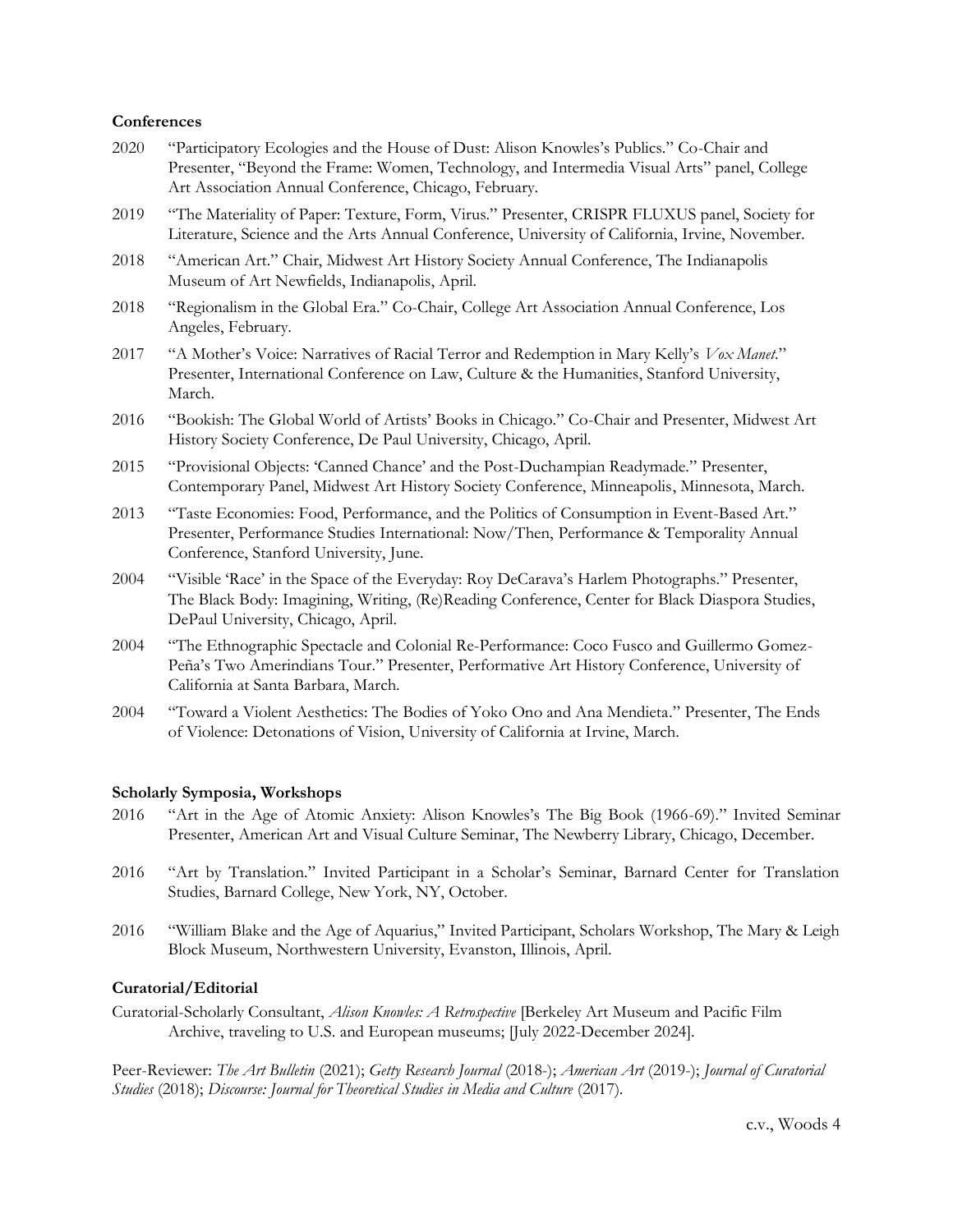#### **External Dissertation Committees**

- 2022 Doctoral Dissertation, Lauren Fulton, "Dick Higgins and Experimental Film in 1960s New York," Department of Art History and Criticism, Stony Brook University, Long Island, NY.
- 2021 Doctoral Dissertation, Megan Fizell, "Gastronomic Body: Sensory and Socio-Cultural Dimensions of Food Art," School of Art and Design, UNSW Sydney, Australia.
- 2018 Doctoral Dissertation, Catherine Damman, "Unreliable Narrators: Staging Performance in the 1970s." Department of Art History and Archaeology, Columbia University, New York, NY.

### **RESEARCH GRANTS & SPONSORED PROGRAMS, Notre Dame**

- 2019 Small Henkels Mini-Lecture Series Grant, Institute for Scholarship in the Liberal Arts, Fall.
- 2019 Teaching Beyond the Classroom Mid-Size Grant, Office of Undergraduate Studies, Fall.
- 2018 Small Humanities Research Grant, Institute for Scholarship in the Liberal Arts, Spring & Fall.
- 2018 Teaching Beyond the Classroom Mid-Size Grant, Office of Undergraduate Studies, Fall.
- 2018 Kobayashi Travel Fund, Office of Research & Development, Spring.
- 2016 Library Acquisition Grant for Artists' Books, Office of Research & Development; Collaborators: Jean Dibble, Stephen Fredman, David Sullivan, Spring.
- 2015 Large Humanities Research Grant, Institute for Scholarship in the Liberal Arts, Fall & Spring.
- 2015 Small Henkels Grant, *Art/Vision/Agency* Lecture Series, Institute for Scholarship in the Liberal Arts, Fall & Spring.
- 2015 Teaching Beyond the Classroom Mid-Size Grant, Office of Undergraduate Studies, Fall.

#### **TEACHING EXPERIENCE, Notre Dame**

- 2021 *Avant-Garde Film, Art and Media* (survey), co-teaching with Dr. Ted Barron *Topics in Modern Art: Gender & Performance Art* (seminar) Late Modernism and the Neo-Avant-Garde (seminar); *Contemporary Art & Theory* (grad seminar)
- 2020 *Global Modern & Contemporary Art* (survey)*; The Historical Avant-Garde* (seminar) *Global Modern & Contemporary Art* (survey); *Contemporary Art & Theory* (grad seminar)
- 2019 *19th Century European Art* (seminar)*; History of Photography* (survey) *Global Modern & Contemporary Art* (survey); *Contemporary Art & Theory* (grad seminar)
- 2018 *Topics in Modern Art: Pop, Fluxus, Minimalism* (seminar) *Contemporary Art & Theory* (grad seminar)
- 2017 Research Leave [no courses Fall semester] *Introduction to 20th Century Modernism* (survey); *Topics in Modern Art: Gender & Performance Art* (survey)
- 2016 *19th Century European Art* (survey); *Contemporary Art & Theory* (grad seminar) *Topics in Modern Art: Pop, Fluxus, Minimalism* (seminar)
- 2015 *Introduction to 20th Century Modernism* (survey); *Contemporary Art & Theory* (grad seminar) *History of Photography* (survey); *Topics in Modern Art: Pop, Fluxus, Minimalism* (seminar)
- 2014 *Introduction to 20th Century Modernism* (survey) *Contemporary Art & Theory* (grad seminar); *History of Photography* (survey) *Topics in Modern Art: Gender & Performance Art* (survey)
- 2013 *Introduction to 20th Century Modernism* (survey)*; Contemporary Art & Theory* (grad seminar)

## **DEPARTMENTAL SERVICE, Notre Dame**

## **MFA Thesis Committee Member**

2023 Amelia Mendelsohn, Painting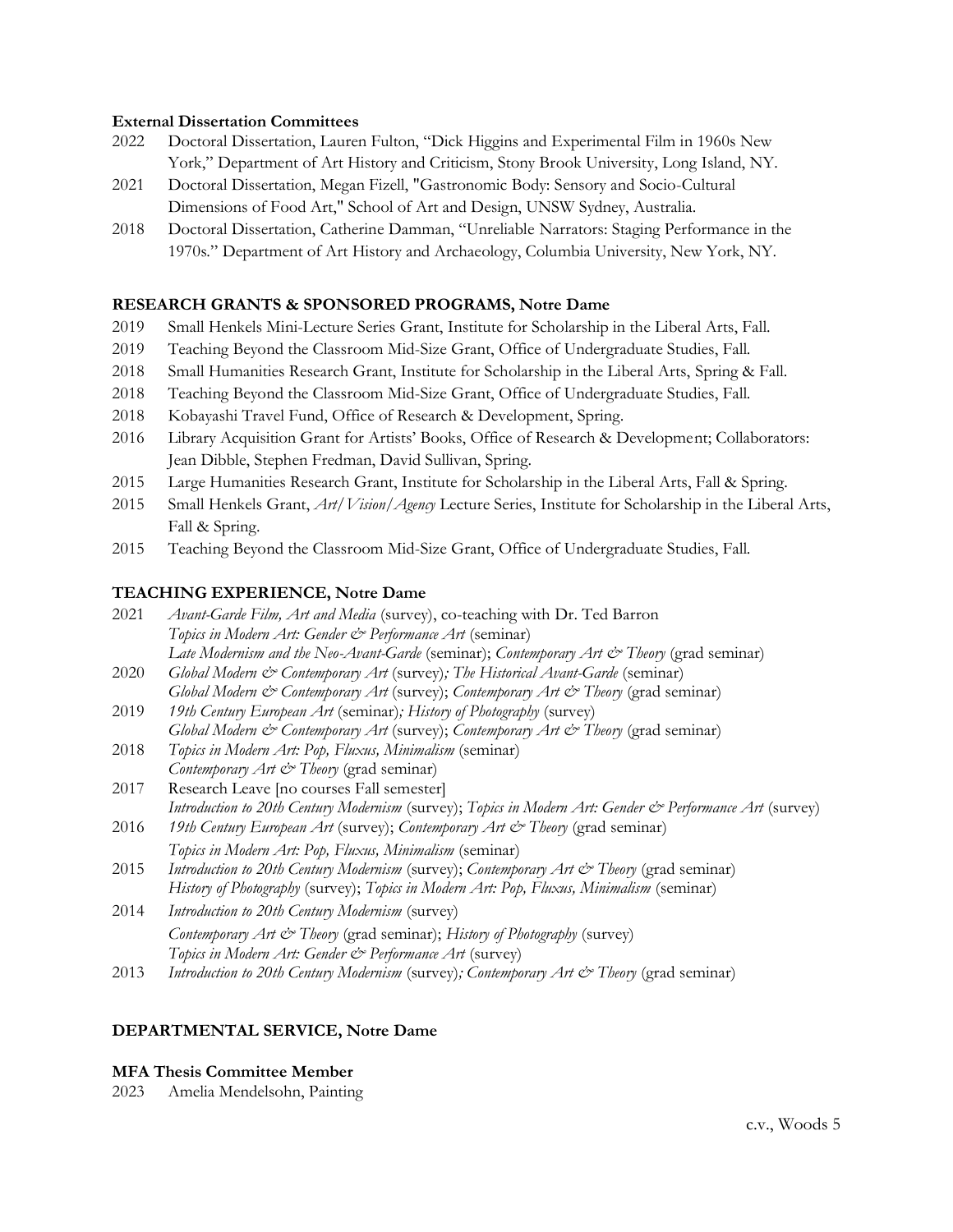- Geneva Hutchinson, Photography
- Benjamin Craigie, Sculpture Jonathan Kusnerek, Ceramics James Ostrander, Painting
- Cassandra Schfiano, Sculpture
- Carly Hagins, Industrial Design [Placement: Assistant Professor, Western Michigan University] Katie Neece, Painting Brittany Williams, Photography
- Heather Tucker, Graphic Design
- Austin Brady, Painting Justin Trupiano, Photography [Placement: UC Boulder, PhD Program]
- Laura Lemna, Painting Lynette McCarthy, Photography Laura Thompson, Ceramics [Placement: UC San Diego, PhD Program]
- Christopher Dant, Photography [Placement: Assistant Professor, University of North Georgia]
- Benjamin Sunderlin, Sculpture [Placement: Sunderlin Foundry, Virginia]

## **Department Committee Membership**

- Search Committee (Assistant Professor), Sculpture
- Organizer, Max & Emma Lecture Series
- External Review Committee, Art History
- Search Committee, Art History (Visiting Postdoctoral Fellow), East Asian Art
- Search Committee, Art History (Visiting Assistant Professor), Modern & Contemporary
- Organizer, Max & Emma Lecture Series
- Organizer, Art History Honors Symposium (2-years)
- Core-Curriculum Review Committee; Art History Strategic Planning Committee
- Director of Undergraduate Studies, Art History (2-years)
- Search Committee, Art History (Associate Professor), Early Modern Europe; Colonial Latin America

## **College of Arts and Letters Service**

- Jurist, Laura Shannon Book Prize, Nanovic Institute for European Studies
- 2021- Gender Studies Steering Committee Member (elected)
- Respondent, Young Scholars Symposium, Institute for Latino Studies
- 2021- Minor in Arts Business Strategic Planning Committee Member
- 2021- Core Curriculum Sub-Committee on Fine Arts and Literature
- Instructor, Summer Scholars Program, Office of Pre-College Programs
- Duet Talk with Dr. Fletcher Coleman, Snite Museum of Art
- Organizer, Visiting Critic, Snite Museum of Art
- Instructor, Summer Scholars Program, Office of Pre-College Programs
- Instructor, Summer Scholars Program, Office of Pre-College Programs
- Gallery Talk, "Picturing Absence in Women's Prints," Snite Museum of Art
- Decio Faculty Hall, Building Committee
- Screen Literacy Summer Seminar for Faculty, Department of Film, Television, and Theater
- 2016- Visual Culture Workshop Member, Department of Film, Television, and Theater
- Gender Studies External Review Committee Member